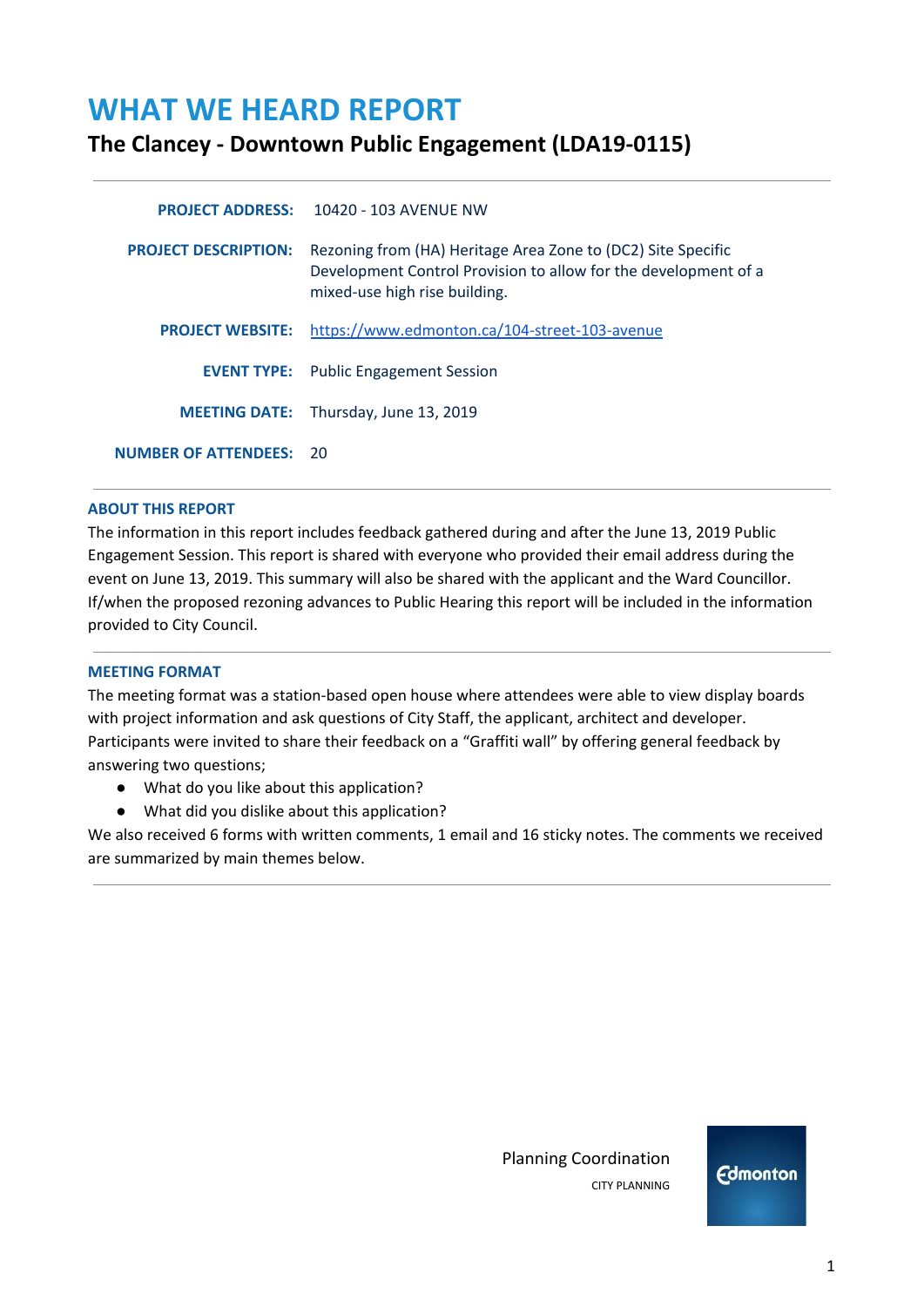# **WHAT WE HEARD**

The following information summarizes responses received from the written feedback and the main themes that emerged. The number of times a comment was received by participants are recorded in brackets following that comment.

## **Built Form, Materials, and Design**

- Concerns regarding the proposed materials and lack of retention of the old warehouse district on 104 Street, including red brick and cornices (x5)
- Sun/shadow impacts to neighbouring buildings, especially east facing units in the Legacy (located to the west of this property), which will lose the sun in the morning, and receive reflection off the proposed building in the afternoon (x5)
- Would like a wind impact and professional sun/shadow study to be provided to the public
- The proposed building is too high, and disproportionate to neighbouring buildings
- Concerns that pedestrian realm was not considered in the proposed design
- Concerns regarding the privacy of east facing units in the Legacy building
- Concerned that the 3.0 metre stepback from the lane is insufficient
- Concerns about the lack of heritage retention along 104 Street
- A lower and slimmer building design would be preferable
- Concerned about the increased per floor density
- Concerns about microclimate impacts

# **Traffic and Parking**

- Concerns about the traffic impacts with the increased density to the area (x4)
- Concerns about the potential impacts to pedestrian and driver safety due to the location of the parkade entry and loading area (x2)
- Concerns about the narrow alleyway that the proposed building will need to share with the Legacy building
- Concerns about potential road and sidewalk closures once construction begins
- Concerns about the limited parking provided by the proposed building

#### **Other**

- Concerns regarding the lack of floor plans and landscape plans (x3)
- Concerns about nightclubs and bars listed as permitted uses rather than discretionary uses
- Concerns regarding construction noise on top of the already noisy atmosphere that comes with Rogers Place

#### **GRAFFITI WALL FEEDBACK**

The following information are comments that were received on sticky notes at the engagement event.

# **What do you Like?**

- **●** The overall design, reasonable height, good podium/retail (x9)
- 3-bedroom options (x2)
- Happy to see development on this corner

#### **What do you Dislike?**

● Would like to see "nightclubs" taken out of the listed uses

 Planning Coordination CITY PLANNING